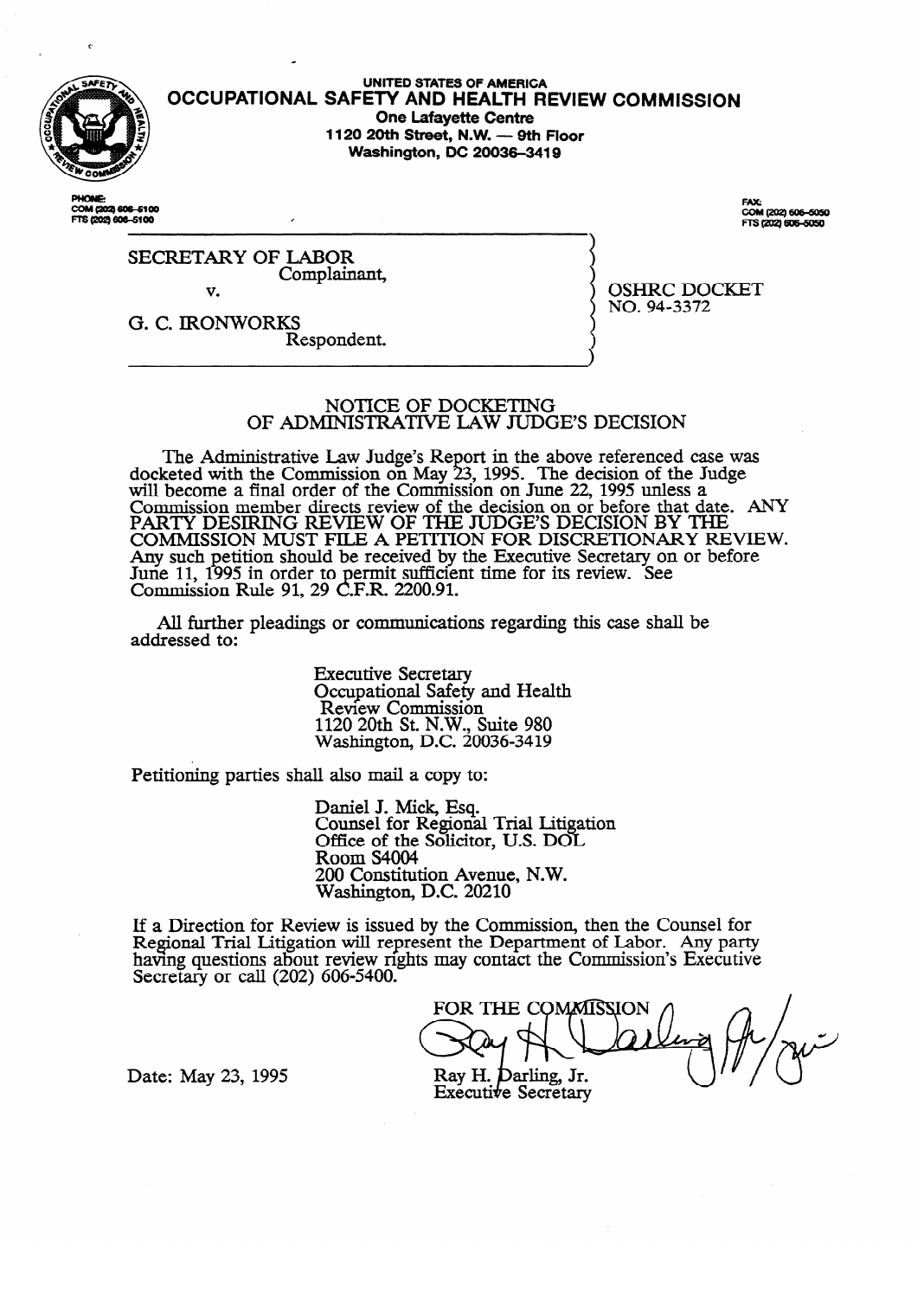# DOCKET NO. 94-3372

# NOTICE IS GIVEN TO THE FOLLOWING:

rumen Rodenhausen,<br>Regional Solicitor Office of the Solicitor. 201 Varick, Room 707 **New York, NY 10014** New York, NY 10014 esq. **U.S. DOL** 

Michael Creegan<br>Gold Coin Ironworks 55 N. Evarts Avenue Elmsford, NY 10523

Cillet Administ<br>Occupational S Occupational Safety and Health<br>Review Commission Review Commission<br>One I afavette Centre rie Laiayette Cellife<br>120 20th St. N.W. St  $\frac{120}{200}$  Cu<sub>n</sub> C<sub>entre</sub> Centre Centre Centre Centre Centre Centre Centre Centre Centre Centre Centre Centre Centre Centre Centre Centre Centre Centre Centre Centre Centre Centre Centre Centre Centre Centre Centre Cen  $\frac{1}{2}$  1120  $\frac{1}{2}$  2000  $\frac{1}{2}$ 

# 00106720105:02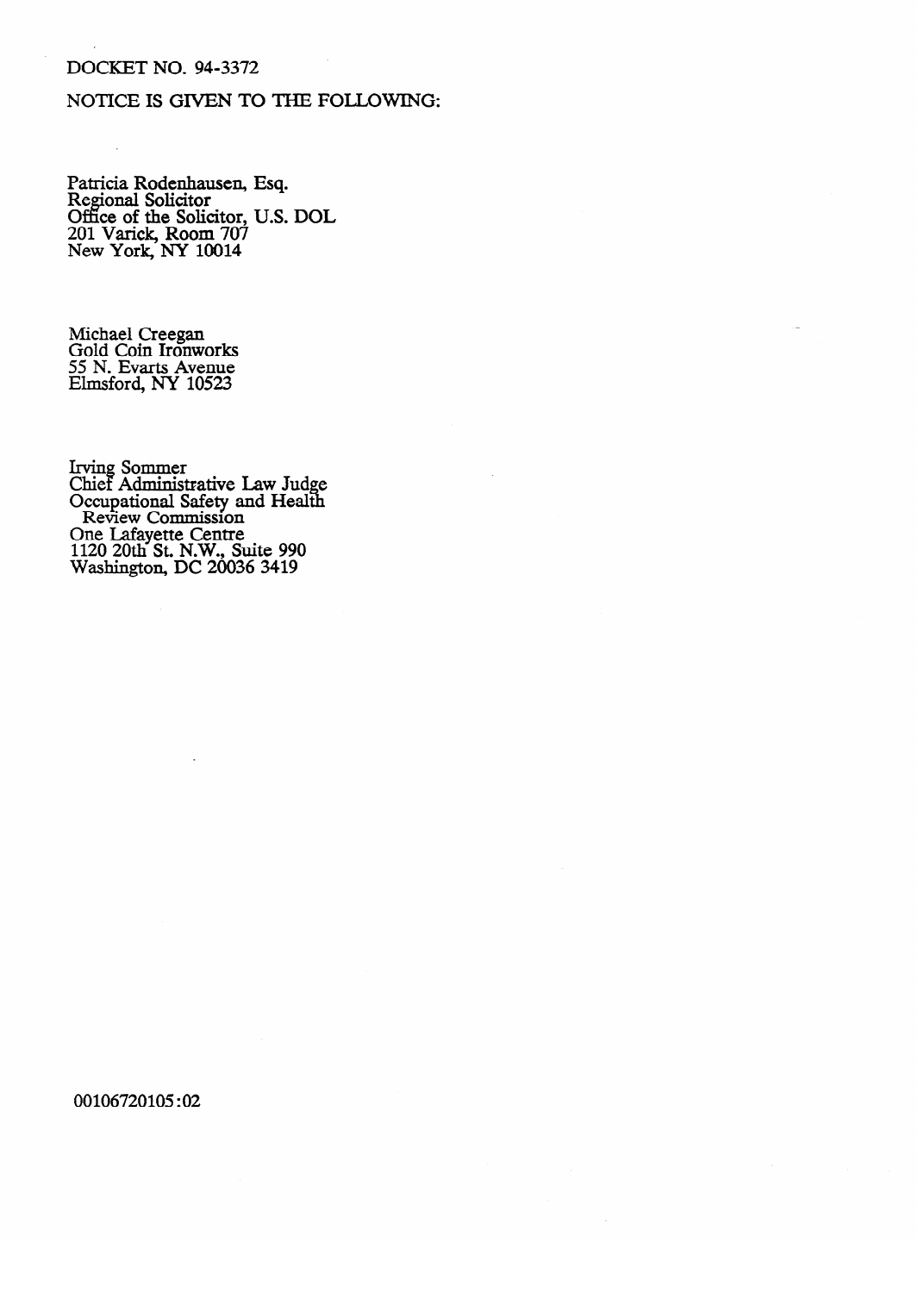

**OCCUPATIONAL SAFETY AND HEALTH REVIEW COMMISSION UNITED STATES OF AMERICA One Lafayette Centre**  1120 20th Street, N.W. - 9th Floor **Washington, DC 20036-3419** 

COM (202) 606-6100 FTS (202) 606-5100

COM (202) 606-5050 FTS (202) 606-5050

Docket No. 94-3372

Appearances:

U.S. Dept. of Labor New York, N.Y.

Luis A. Micheli, Esq. No appearance by Respondent

BEFORE: Administrative Law Judge Irving Sommer

# <sup>7</sup>DECISION AND ORDER

The Respondent was issued a serious citation and a notification of penalty on October 4, 1994. A hearing was held in New York, N.Y. on April 11, 1995 concerning the motion of the Secretary dated January 24,1995to dismiss the Respondent's notice of contest as not being timely filed under the Act. The trial of the hearing was set down for 10 A.M. The Secretary appeared with his witness at the established time and there was no appearance by the Respondent. The hearing was held and the record closed at lo:30 A.M.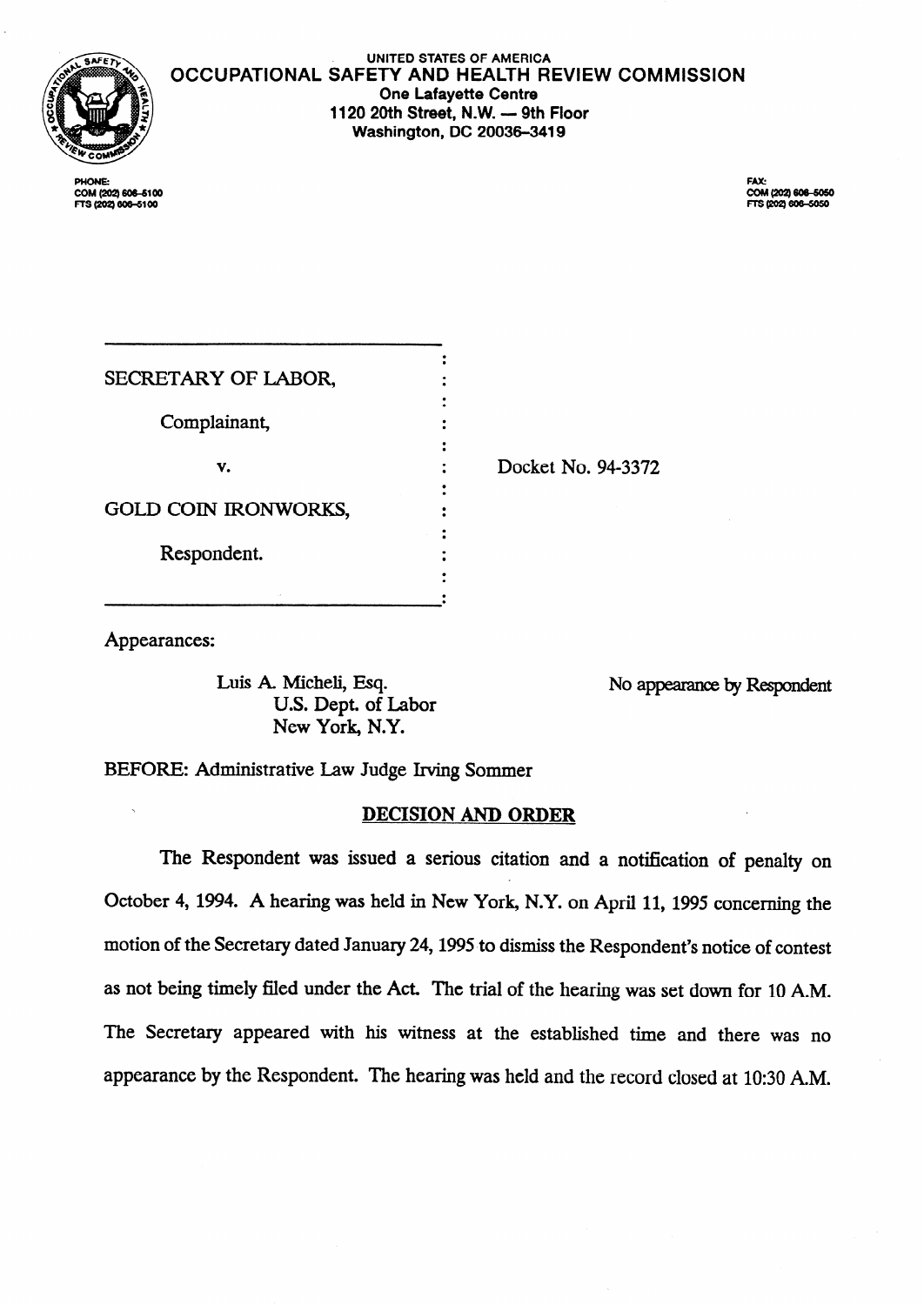The Judge then proceeded to hold his next hearing, and during the course thereof Michael Creeger, the patron of Gold Coin arrived. His time of arrival was 11:20 A.M. His statement merely was that he was sorry to be late. The Secretary had long finished his case and he and his witnesses were gone and the record closed. Mr. Creeger was told he can submit by letter any statement he wishes the Judge to consider. To date, there have been no submissions and this case is now ready for decision.

Mr. Scott Schrilla, a compliance officer with the Occupational Safety and Health Mr. Scott Schrilla, a compliance officer with the Occupational Safety and Health Administration testified that he had conducted an inspection of the Respondent and as a result had issued a citation and notice of proposed penalty on October 4, 1994. The citation was received by the Respondent on October 7, 1994, and the last day to contest the citation under the Act was October 31, 1994. Mr. Schrilla further testified that the Respondent had not filed a notice of contest on or before the due date, and had written on October 11, 1994 asking for an informal conference. Mr. Antonio Pietroluongo, the assistant area director for OSHA testified that pursuant to Respondent's request for an informal conference Respondent's office was contacted and given three dates for such informal conference, but that Gold Coin did not contact him until 10-15 days thereafter, at which time both parties were unable to get together. Mr Pietroluongo stated that accompanying the citation was literature setting forth the Respondent's rights and responsibilities under the Act.

The evidence of record fully demonstrates that the notice of contest herein was untimely filed, being filed by letter dated November 23, 1994 with the Review Commission. The citation "plainly state(s) the requirement to file a notice of contest within the prescribed time period." Roy Kay, 13 BNA OSHC 2021, 2022, 1987--90, CCH OSHD, par. 28,406

2